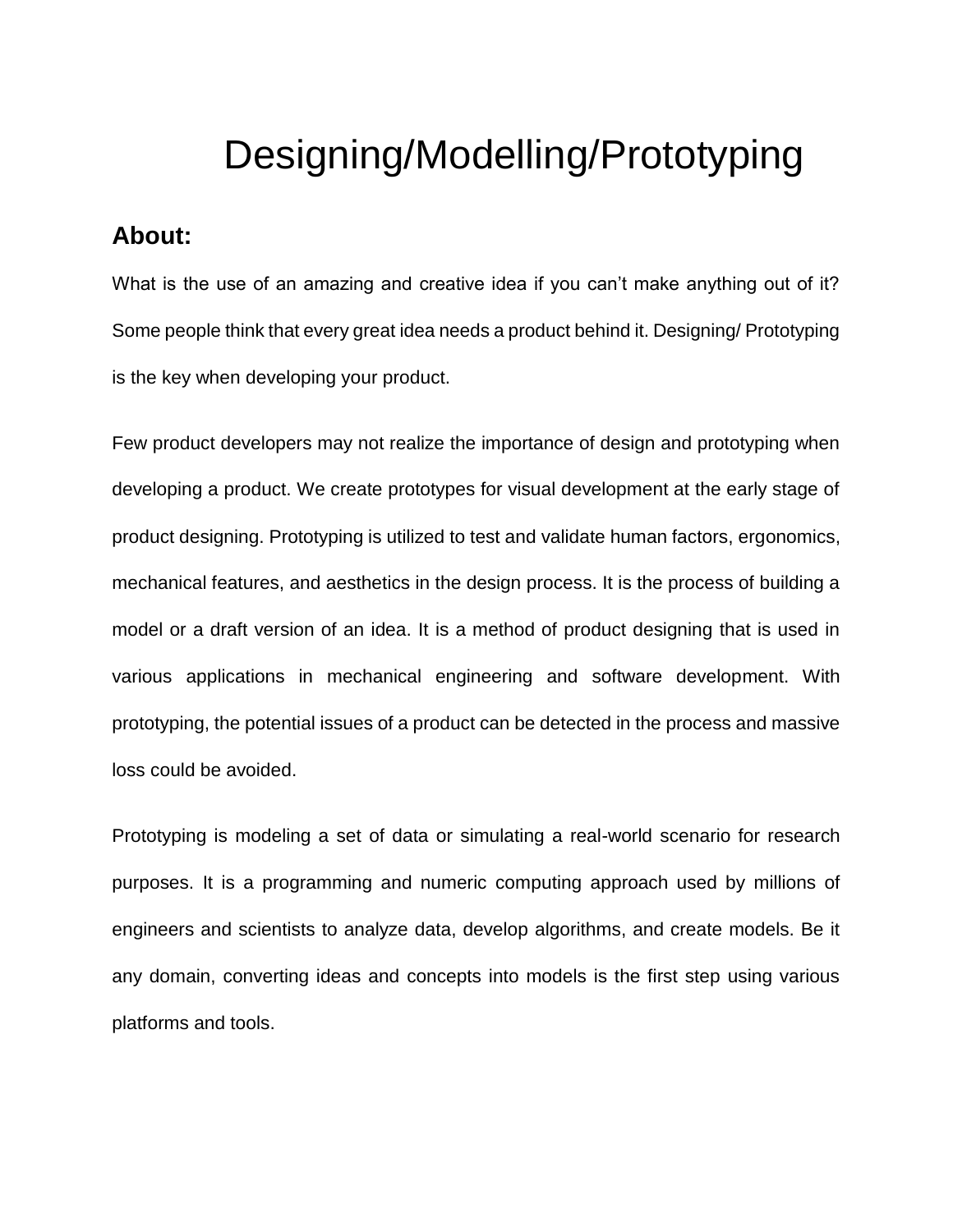## **Pre-Requisites:**

Logical Thinking

MATLAB Basics

Engineering Drawing

Basic Circuit Elements

Basic CAD commands

# **Topics Involved:**

- · CAD / Autodesk
- · MATLAB/ Simulink/ Octave

Manufacturing Processes

- · Machine Design
- . Electronic design: Using Breadboards and reading datasheets
- . Build circuits on Perfboards using through-hole components
- . Build circuits on Copper-Clad boards using SMD components

. Packaging your electronics design: Using project boxes, Designing custom enclosure and 3D printing it, Building wooden enclosures, Unconventional build methods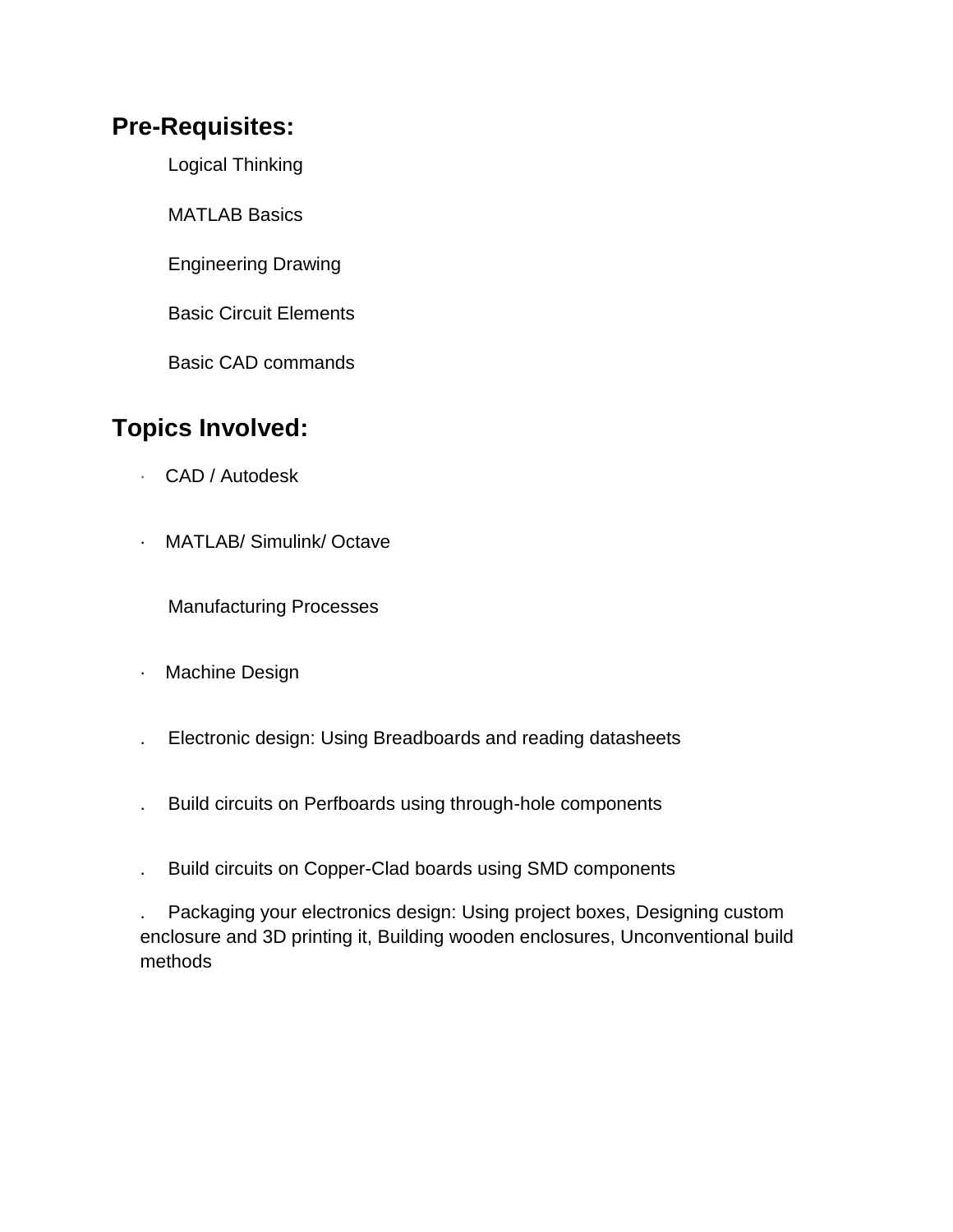# **Syllabus**

### **Overview**:

The syllabus contains various exercises that will help you learn to design and prototype through hands-on activities. Use the resources that we provide to learn about the various techniques used in the designing/prototyping process. We will focus on a)mechanical prototyping b) electronics prototyping

The tools and equipment required for hands-on activities are available in the MARVEL lab.

We will conduct short workshops on specific days to train you in the handling of equipment, safety, etc. All enrolled members are expected to attend. The date will be informed ahead of time.

If enrolled members have any questions, they can ask their domain coordinators.

# **Level 1:**

#### **Overview:**

Level 1 introduces you to the basics of electronics and mechanical prototyping and design. You will engage yourself in short hands-on projects that will help you get started off in the design/prototyping journey.

Topics introduced

- 1. Breadboard prototyping techniques
- 2. Using CAD tools to draw circuits
- 3. Engineering Drawing
- 4. Using CAD to make models of IRL objects

### **Before you start:**

If you have your own personal computer/laptop, please install the following software(s). All listed softwares are either open-source or free to use.

- 1. KiCAD: KiCAD is an open-source tool for electronic design and automation. It facilitates the design of electronic schematics, PCB design, etc. This document has relevant information on the download of KiCAD: [https://docs.kicad.org/5.1/en/getting\\_started\\_in\\_kicad/getting\\_started\\_in\\_kicad.ht](https://docs.kicad.org/5.1/en/getting_started_in_kicad/getting_started_in_kicad.html) [ml](https://docs.kicad.org/5.1/en/getting_started_in_kicad/getting_started_in_kicad.html)
- 2. Fusion 360: Integrated CAD, CAM, CAE, and PCB software. <https://www.autodesk.com/products/fusion-360/overview>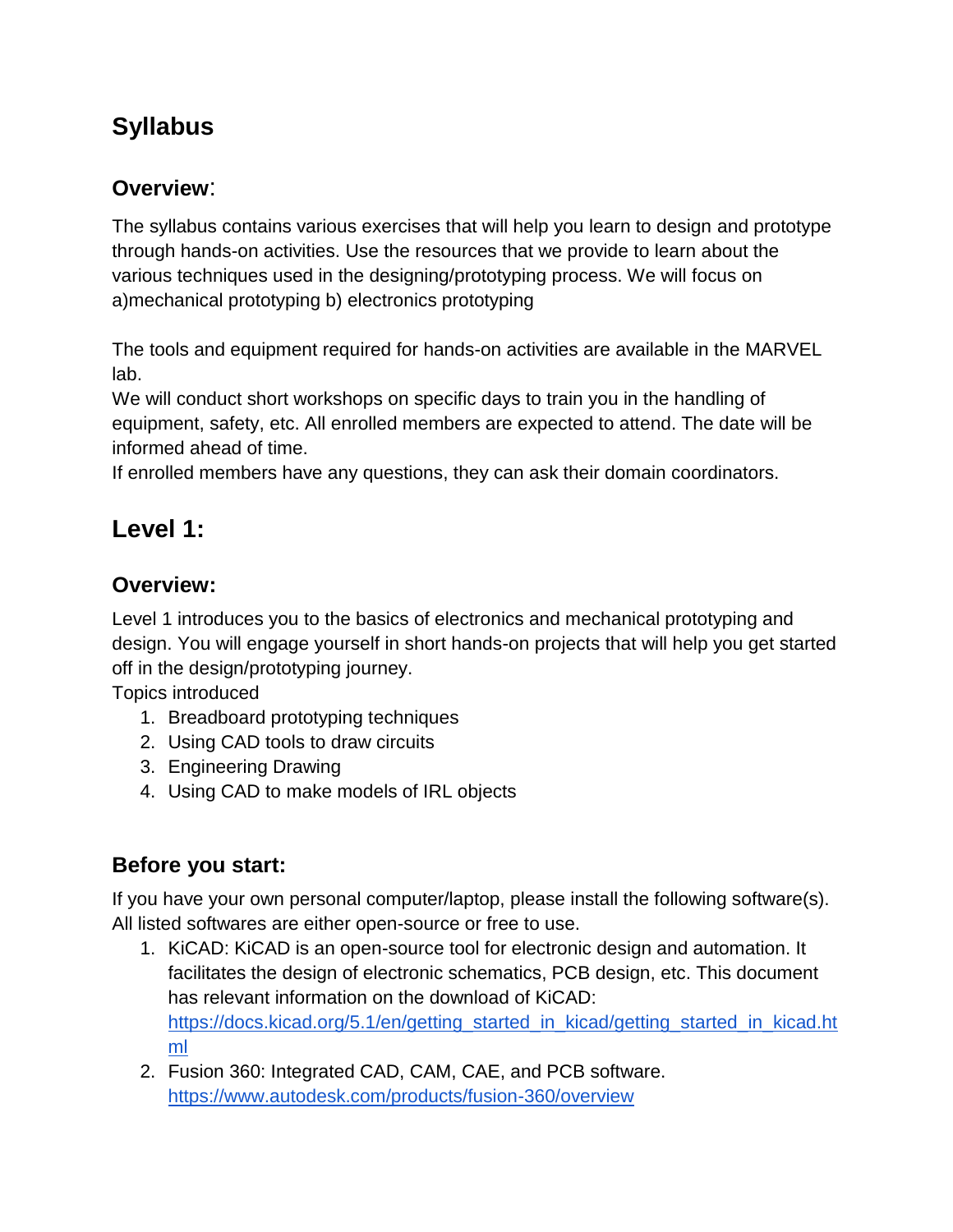If you want a hobbyist license, check out the below link: <https://www.autodesk.in/products/fusion-360/personal>

#### **Breadboards:**

A breadboard is a solderless device for temporary prototypes with electronics and test circuit designs. Most electronic components in electronic circuits can be interconnected by inserting their leads or terminals into the holes and then making connections through wires where appropriate. The breadboard has strips of metal underneath the board and connects the holes on the top of the board. The metal strips are laid out as shown below. Note that the top and bottom rows of holes are connected horizontally and split in the middle while the remaining holes are connected vertically.

Follow this introductory guide to learn how to use breadboards:

[https://www.youtube.com/watch?v=6WReFkfrUIk&ab\\_channel=ScienceBuddies](https://www.youtube.com/watch?v=6WReFkfrUIk&ab_channel=ScienceBuddies)

Build the following projects using a breadboard. The components required are available in the MARVEL lab.

| <b>Project</b><br>number | <b>Project</b>             | Link                                                                                                                                                                                                                                                                                                                            | <b>Notes</b>                                                                                                                                                                                                                                                                                                                                                  |
|--------------------------|----------------------------|---------------------------------------------------------------------------------------------------------------------------------------------------------------------------------------------------------------------------------------------------------------------------------------------------------------------------------|---------------------------------------------------------------------------------------------------------------------------------------------------------------------------------------------------------------------------------------------------------------------------------------------------------------------------------------------------------------|
|                          | LED on a<br>breadboar<br>d | https://startingelectroni<br>cs.org/beginners/start-<br>electronics-now/tut1-<br>breadboard-circuits/<br>Once you finish<br>performing the<br>experiment in the link,<br>try lighting up larger<br>LED sequences(3,4,5<br>LEDs, etc.)<br>Remember, the<br>resistor values will<br>change. Check the<br>'notes' section for more | The link description uses AA<br>batteries to power the LED.<br>However, you'll be using a<br>breadboard power supply, which<br>provides a different voltage. Hence<br>the resistor value will change. Find<br>out how to calculate resistor values<br>here:<br>https://www.youtube.com/watch?v=Q<br>JIzTaTU7LY&ab_channel=TheOrgan<br><i>icChemistryTutor</i> |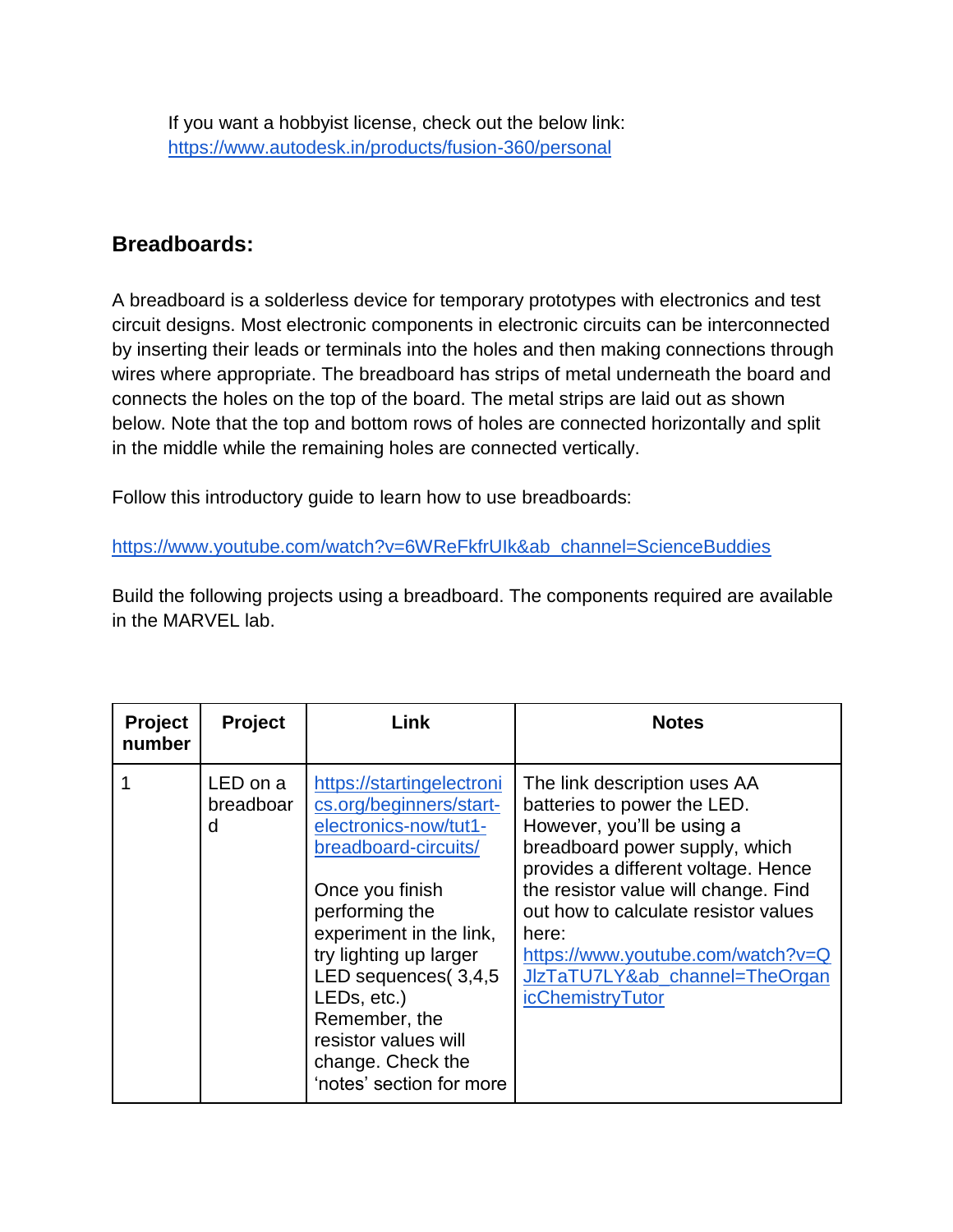|                |                                                    | info.                                                                                                                 |                                                                                                                                                                                                                                                                                                                                    |
|----------------|----------------------------------------------------|-----------------------------------------------------------------------------------------------------------------------|------------------------------------------------------------------------------------------------------------------------------------------------------------------------------------------------------------------------------------------------------------------------------------------------------------------------------------|
| $\overline{2}$ | Transistor<br>as a<br>switch                       | https://circuits-<br>div.com/how-to-use-a-<br>transistor-bc547-as-a-<br>switch/                                       | Check out the datasheet of the<br>BC547 transistor used in this<br>experiment. Just google 'BC547<br>transistor'. Find out if other<br>transistors can be used for the same<br>purpose.                                                                                                                                            |
| 3              | Flash an<br>LED using<br>a<br>transistor           | http://elonics.in/breadb<br>oard-projects/simple-<br>flashing-blinking-led-<br>circuit-using-transistors              | Try playing around with different<br>resistor-capacitor combinations to<br>get different flashing frequencies.                                                                                                                                                                                                                     |
| 4              | <b>Darkness</b><br>detector<br>using LDR           | http://elonics.in/breadb<br>oard-projects/light-<br>sensor-and-darkness-<br>detector-circuit-using-<br>Idr-transistor | Try building the circuit entirely using<br>the circuit diagram. Don't use the<br>video guide if you don't need it!                                                                                                                                                                                                                 |
| 5              | <b>LED</b><br>flashing<br>using 555<br>timer       | https://www.elprocus.c<br>om/blinking-led-using-<br>555-timer-ic/                                                     | Use the circuit diagram only!<br>Download the 555 datasheet.<br>Learn about the astable multivibrator<br>configuration and calculate R-C<br>combinations for different<br>frequencies.                                                                                                                                             |
| 6              | BCD to 7<br>segment<br>display<br>using IC<br>7447 | https://www.eeeguide.c<br>om/bcd-to-7-segment-<br>decoder-using-ic-7447/                                              | Try implementing this circuit using<br>the datasheet only! The datasheet<br>contains sufficient information. If you<br>think you can't perform using the<br>datasheet, refer to the link given.<br>Just google '7447 datasheet' to get<br>the datasheet. If you need help<br>interpreting the datasheet, call your<br>co-ordinator |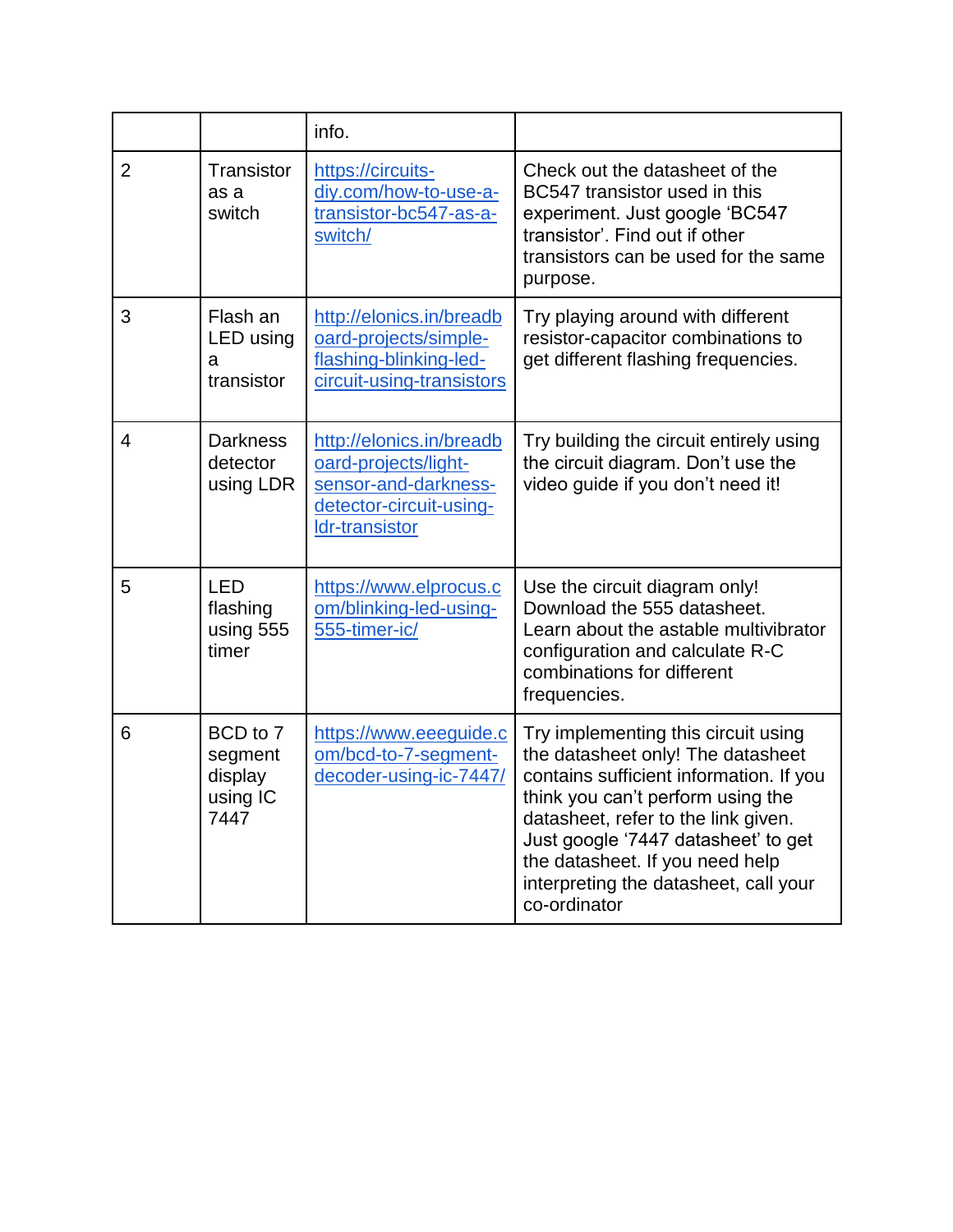# **Mechanical Design:**

| <b>Project</b><br>number | Project                                                    | Link | <b>Notes</b>                                                                                                                                                                                           |
|--------------------------|------------------------------------------------------------|------|--------------------------------------------------------------------------------------------------------------------------------------------------------------------------------------------------------|
| 1                        | Basic drawings on paper                                    |      | This is an<br>introduction project<br>to get everyone<br>familiarized with<br>shapes and putting<br>them down on<br>paper                                                                              |
| $\overline{2}$           | Convert said Drawings on<br>CAD                            |      | Use CAD software<br>to design the same<br>problems as the<br>previous task to get<br>a hang of the<br>software                                                                                         |
| 3                        | Machine Parts to 3D<br>Model                               |      | Use readily<br>available industrial<br>diagrams to<br>recreate the 3d<br>model of the<br>drawings                                                                                                      |
| $\overline{4}$           | Converting a Common<br>Household object into a<br>3D Model |      | Using your newly<br>developed skills<br>design a 3d model<br>of common<br>household objects<br>like locks, phones,<br>etc. by making your<br>own measurements<br>and produce your<br><b>CAD</b> models |
| 5                        | Designing basic<br>Mechanisms in CAD                       |      | Make mechanisms<br>and linkages of<br>basic mechanical<br>linkages                                                                                                                                     |
| 6                        | Designing<br>enclosure/snap-fit case for<br>an Arduino Uno |      | Design a snap-fit<br>enclosure for an<br>Arduino Uno                                                                                                                                                   |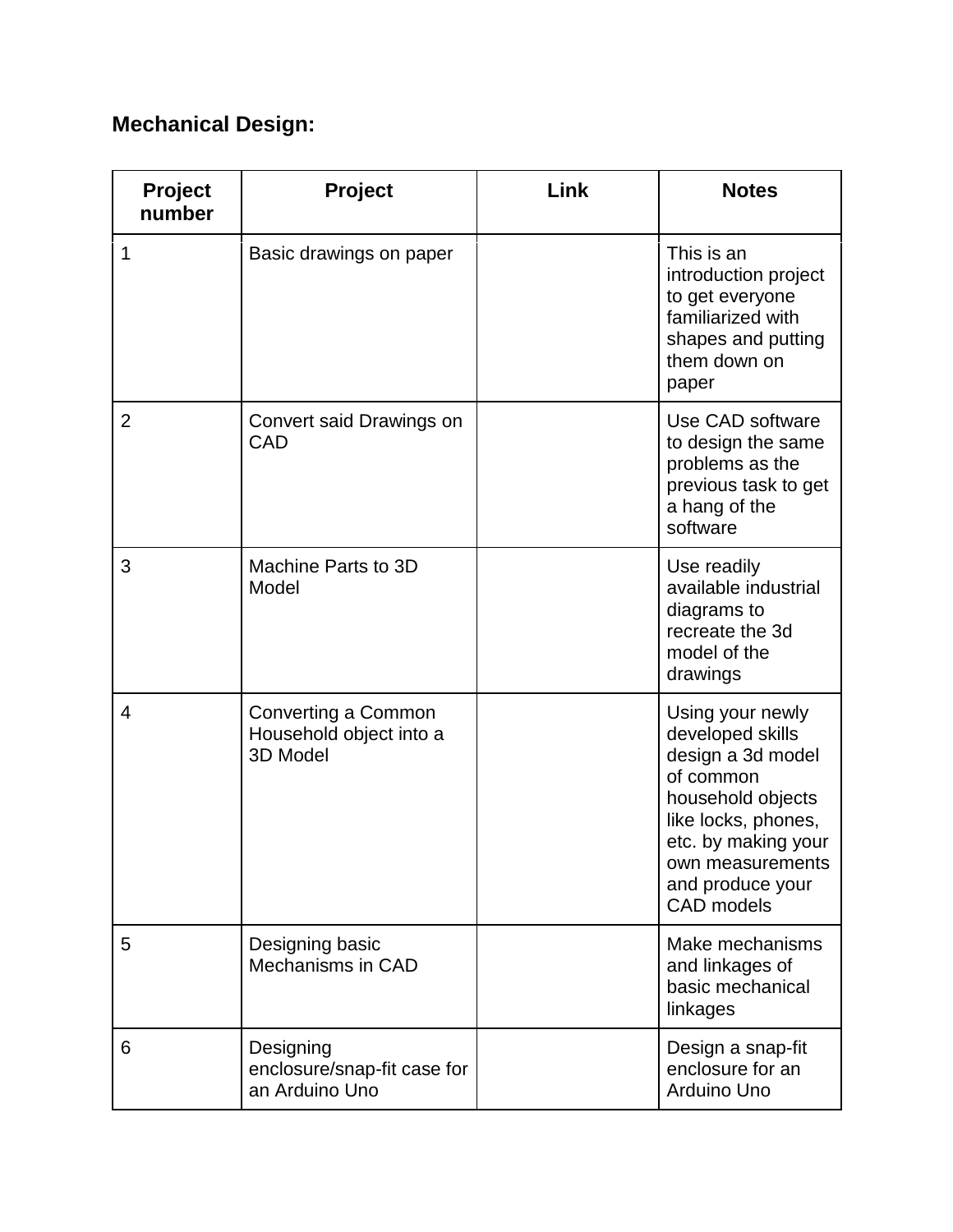### **CAD tools for electronic design:**

To get you up and started, refer to this guide from the kiCAD website on how to start your first project on kiCAD:

[https://docs.kicad.org/5.1/en/getting\\_started\\_in\\_kicad/getting\\_started\\_in\\_kicad.html#su](https://docs.kicad.org/5.1/en/getting_started_in_kicad/getting_started_in_kicad.html#support) [pport](https://docs.kicad.org/5.1/en/getting_started_in_kicad/getting_started_in_kicad.html#support)

The relevant section is 'Drawing electronic schematics'.

If you want a different guide, check this out: <https://learn.sparkfun.com/tutorials/beginners-guide-to-kicad/all>

If you want a video guide, check this out: [https://www.youtube.com/watch?v=jTMjb-1SVHo&ab\\_channel=DallinDurfee](https://www.youtube.com/watch?v=jTMjb-1SVHo&ab_channel=DallinDurfee)

Your exercise is as follows:

Create schematics in kiCAD for any FOUR of the circuits you built on the breadboard. You should keep in mind the correct part numbers, proper labeling of the circuit, neat organization, etc.

# **Level 2:**

#### **Overview**:

Congratulations on making it to level 2! You will now move on to permanent prototyping techniques. You will learn how to build your circuits on a perf board and also build enclosures for your projects.

You will also learn how to design a PCB on KiCAD.

#### **Before you start:**

Your co-ordinators will conduct a short workshop on how to solder, how to use the various equipment used for soldering, safety, etc.

For Slicing your 3D models, Install Ultima Cura. <https://ultimaker.com/software/ultimaker-cura>

### **Perfboard prototyping:**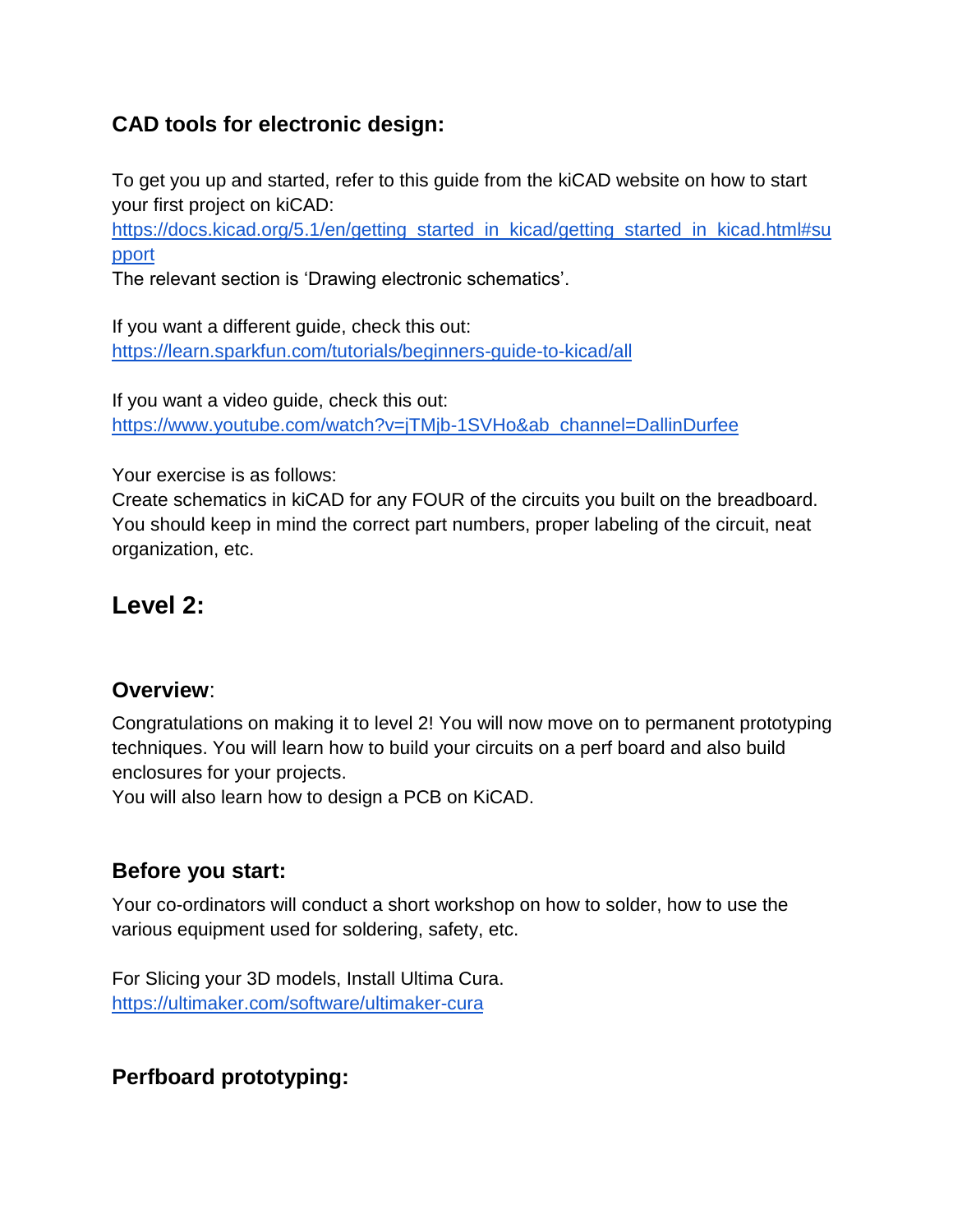| Project number | Project name                                    | Link                                                                                                            | <b>Notes</b>                                                                                                                                      |
|----------------|-------------------------------------------------|-----------------------------------------------------------------------------------------------------------------|---------------------------------------------------------------------------------------------------------------------------------------------------|
| 1              | Simple soldering<br>practice                    |                                                                                                                 | Soldering activities<br>during the hands-on<br>workshop.                                                                                          |
| $\overline{2}$ | Astable<br>multivibrator using<br>555 timer     | <b>Making Of</b><br><b>Flashing/Blinking</b><br><b>LED Circuit</b><br>Diagram using 555<br><b>Timer IC</b>      | Flash an LED on<br>the PCB using this<br>circuit                                                                                                  |
| 3              | Simple audio<br>amplifier                       | <b>Build a Great</b><br><b>Sounding Audio</b><br><b>Amplifier (with Bass</b><br>Boost) from the<br><b>LM386</b> | Build the 'great<br>sounding audio<br>amplifier'<br>You have to use the<br>circuit diagram.<br>Use a screw<br>terminal for the<br>speaker output. |
| 4              | Water level<br>controller using<br><b>NE555</b> | https://www.circuitst<br>oday.com/water-<br>level-controller                                                    | <b>Build a functional</b><br>water level<br>controller.<br>Use the circuit<br>diagram only.                                                       |

## **KiCAD PCB design:**

Use the following video tutorial to learn more about kiCAD PCB design: [https://www.youtube.com/watch?v=-\\_nZZLuwYd0&ab\\_channel=ElektorTV](https://www.youtube.com/watch?v=-_nZZLuwYd0&ab_channel=ElektorTV)

Use the official kiCAD website for more detailed documentation: <https://docs.kicad.org/5.1/en/pcbnew/pcbnew.html>

Your exercise is as follows:

Create PCB designs for any FOUR of the projects that you performed using the breadboard.

If you need help, ask your coordinator.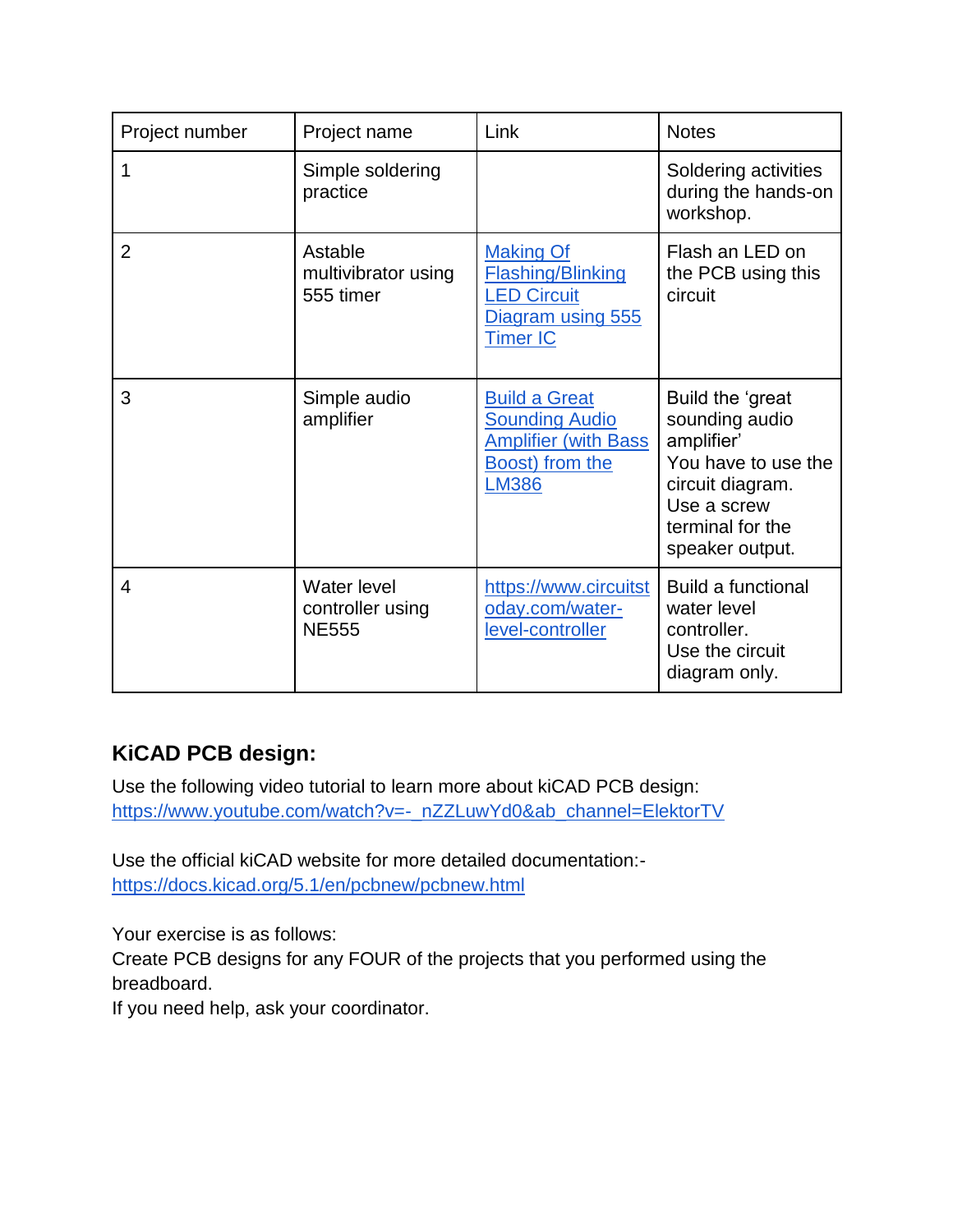### **3D printing:**

| Project number | Project name                                                           | Link | <b>Notes</b>                                                                                                    |
|----------------|------------------------------------------------------------------------|------|-----------------------------------------------------------------------------------------------------------------|
|                | Calibrating 3D<br>printer                                              |      | Calibrate the print<br>bed, clean the<br>nozzle and prepare<br>it based on the<br>material to be used           |
| $\overline{2}$ | <b>Slicing and Support</b><br>structures                               |      | Slice previously<br>made models and<br>add necessary<br>support materials to<br>make them ready<br>for printing |
| 3              | Printing your model                                                    |      | Once everything is<br>ready and<br>approved, put it for<br>printing                                             |
| 4              | Designing and<br>printing a custom<br>enclosure for your<br>custom PCB |      | Design and print an<br>enclosure for your<br>PCB that you<br>custom built.                                      |

### **Level 3:**

You now have the skills required to prototype a project of your choice.

Choose a project of your voice to work on. Keep in mind the tools/equipment available at the MARVEL lab while choosing your project.

Your project must include all aspects of the engineering design/prototyping process you have learnt in level 1 and level 2.

# **Assessment:**

#### **Level 1:**

After completing each project, upload a photograph/video of the functioning circuit or model and show it to your domain co-ordinator.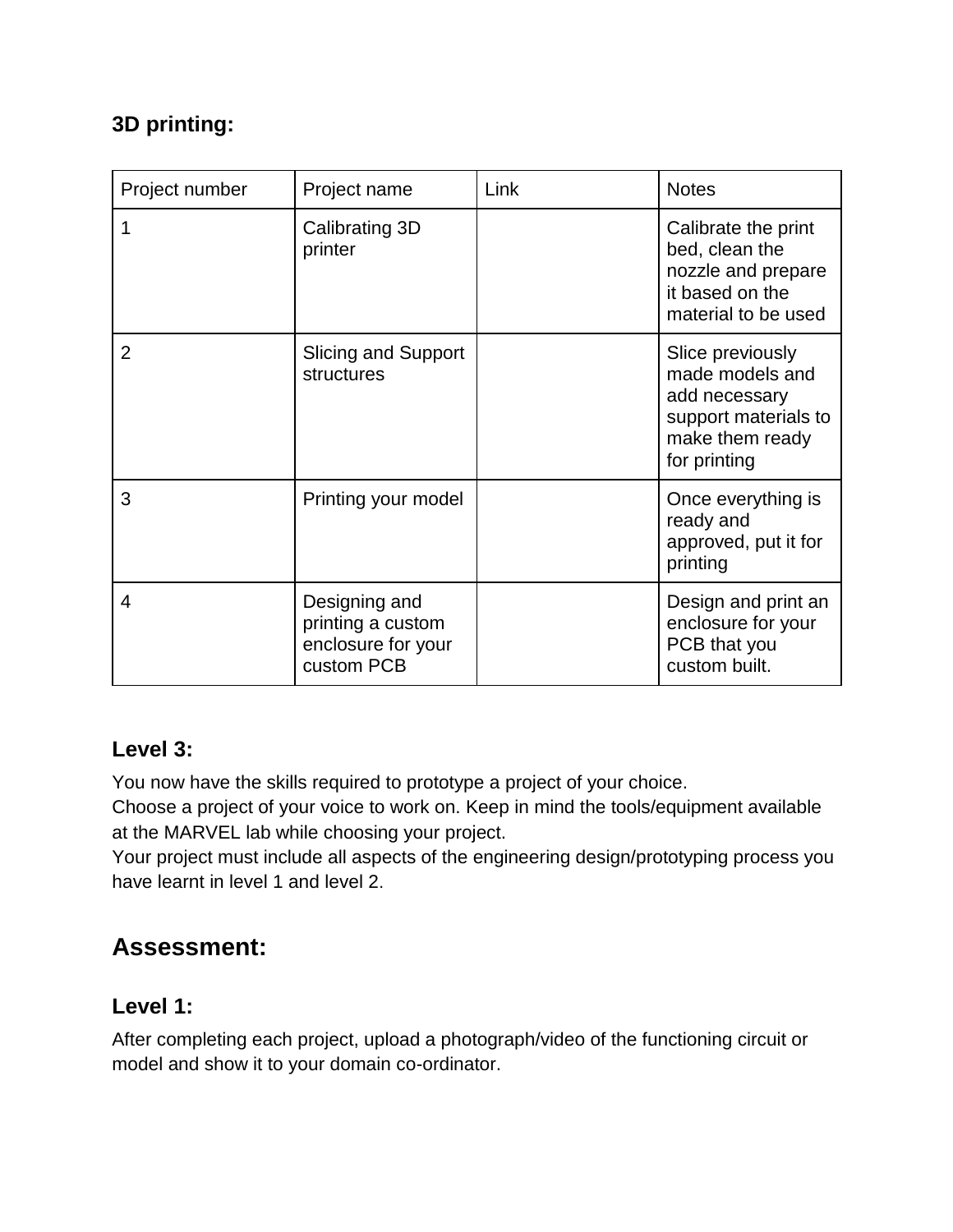When you finish level 1, you are required to provide a detailed report consisting of:

- 1. Project specifications
- 2. Challenges faced
- 3. Documentation (circuits,photographs etc.)
- 4. Material used
- 5. What you have learnt

A date will be fixed on which you give a brief seminar on your report. After successfully completing both the report and seminar, you'll be allowed to move on to level 2.

#### **Level 2:**

After completing each project, upload a photograph/video of the functioning circuit or model and show it to your coordinator.

When you finish level 2, you are required to provide a detailed report consisting of:-

- 1. Project specifications
- 2. Challenges faced
- 3. Documentation(circuits,photographs etc.)
- 4. Materials used
- 5. What you have learnt

A date will be fixed on which you give a brief seminar on your report. After successfully completing both the report and seminar, you'll be allowed to move to level 3.

#### **Level 3:**

Level 3 assessment will be on a case-by-case basis. Contact your coordinator for more details.

# **References:**

kiCAD website: <https://www.kicad.org/>

Datasheets:

555: <https://www.ti.com/lit/ds/symlink/lm555.pdf>

IC 7447: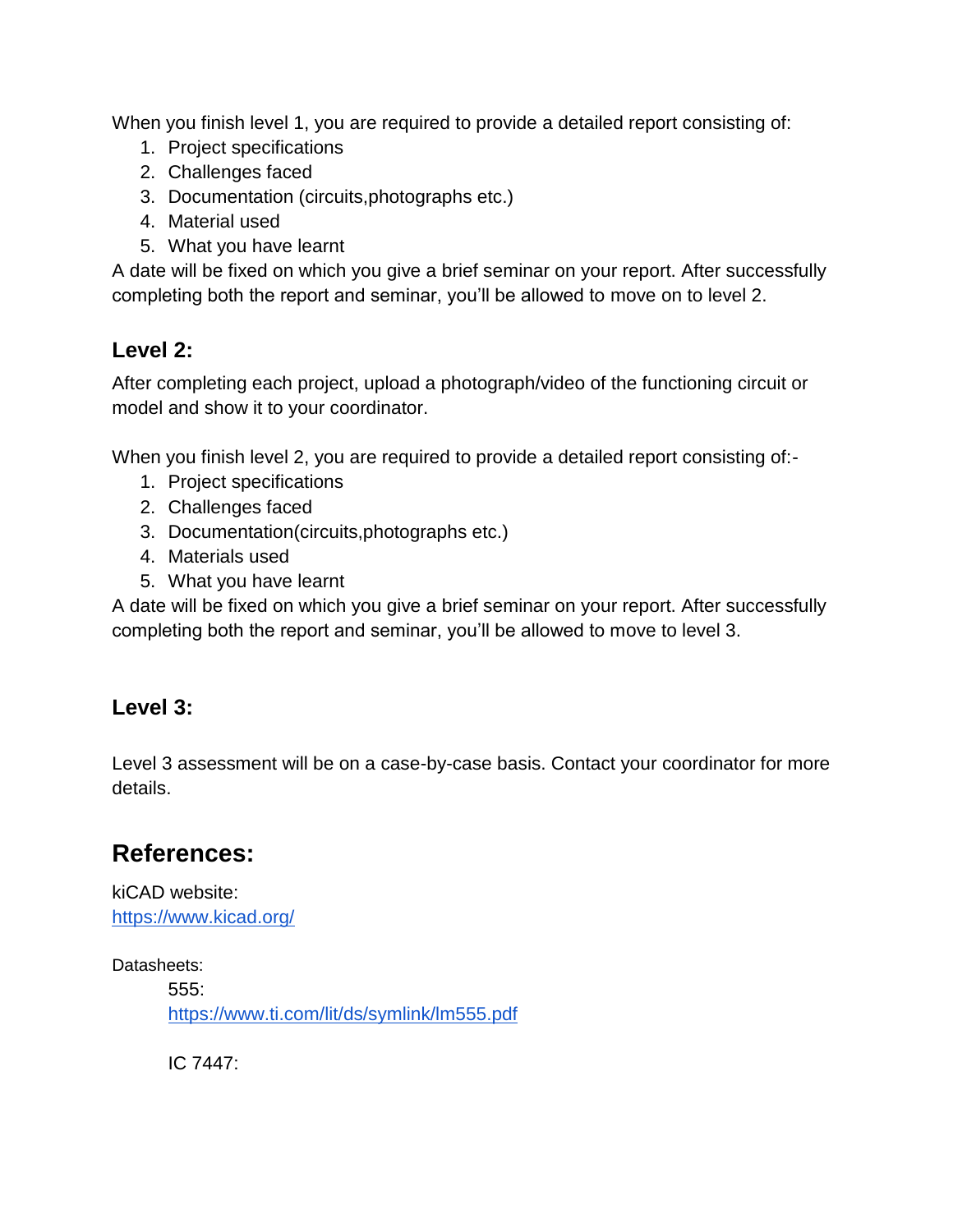[https://www.ti.com/lit/ds/symlink/sn5447a.pdf?ts=1633177112671&ref\\_url=https](https://www.ti.com/lit/ds/symlink/sn5447a.pdf?ts=1633177112671&ref_url=https%253A%252F%252Fwww.google.com%252F) [%253A%252F%252Fwww.google.com%252F](https://www.ti.com/lit/ds/symlink/sn5447a.pdf?ts=1633177112671&ref_url=https%253A%252F%252Fwww.google.com%252F)

BC 547: <https://www.sparkfun.com/datasheets/Components/BC546.pdf>

# **Useful Links:**

Ben Eater: <https://www.youtube.com/c/BenEater>

Jeremy Fielding: <https://www.youtube.com/c/JeremyFieldingSr/videos>

EEV Blog: <https://www.youtube.com/c/EevblogDave>

Makers Muse: <https://www.youtube.com/c/MakersMuse>

James Bruton: <https://www.youtube.com/c/jamesbruton>

CNC kitchen: <https://www.youtube.com/c/CNCKitchen>

Integza: [https://www.youtube.com/channel/UC2avWDLN1EI3r1RZ\\_dlSxCw](https://www.youtube.com/channel/UC2avWDLN1EI3r1RZ_dlSxCw)

Great Scott: <https://www.youtube.com/c/greatscottlab>

Simone Giertz: <https://www.youtube.com/c/simonegiertz>

Spark Plug: <https://www.youtube.com/channel/UCSUDSCwC7AUB0wOJXVsKRXg>

Fusion360 Tutorials: